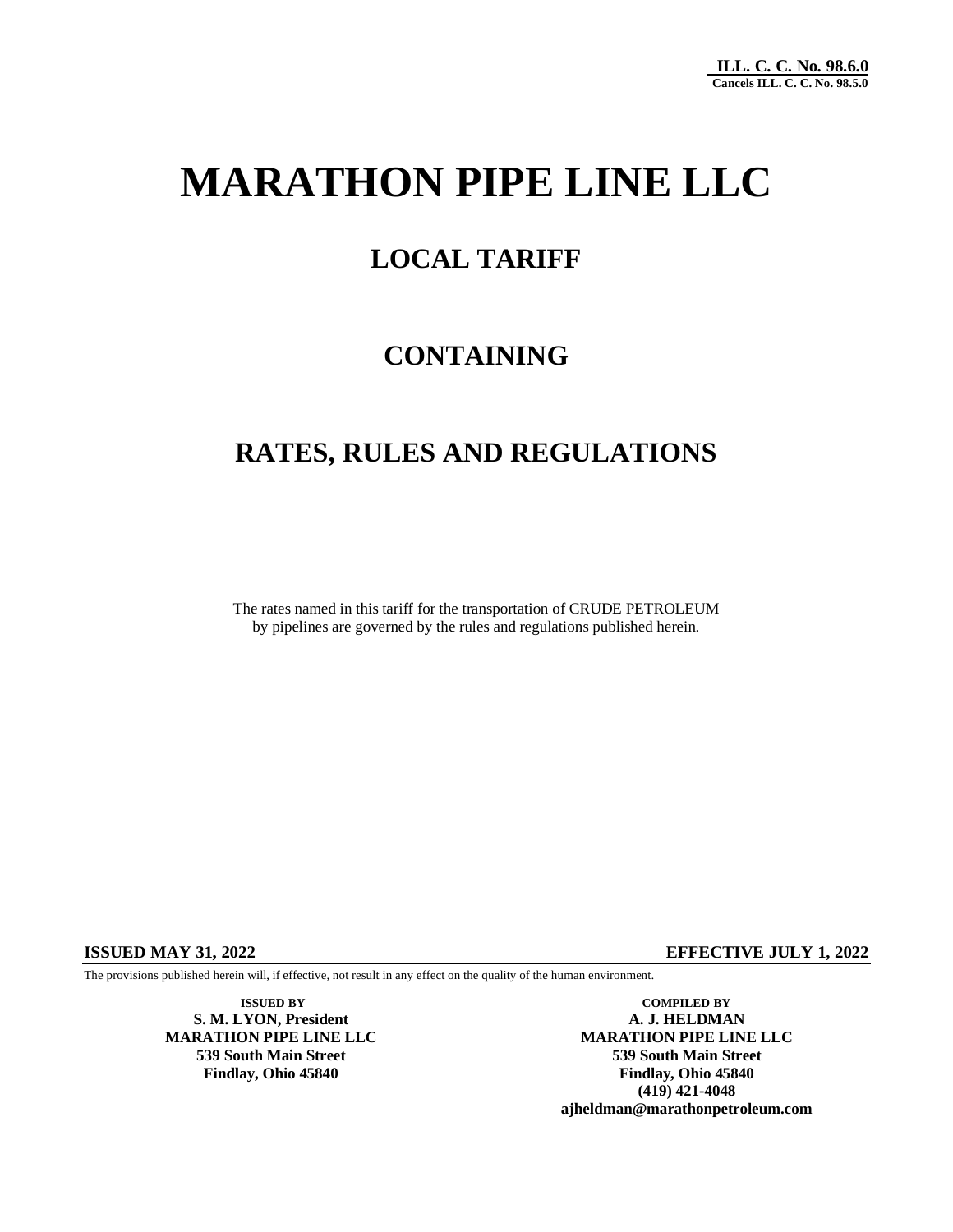### **GENERAL APPLICATION**

The Rules and Regulations published herein apply only under tariffs which make specific reference by F.E.R.C. or State Commission number to this tariff; such reference will include any successive issues hereof. Specific rules and regulations published in individual tariffs will take precedence over rules and regulations published herein.

### **RULES AND REGULATIONS**

This Carrier will undertake the Transportation of Crude Petroleum as defined herein, receiving and delivering the same through its own facilities and lines, and, where applicable, lines of connecting carriers, subject to the following rules and regulations:

#### **1. Definitions**

As used in these rules and regulations, the following meanings are applicable:

"Barrel" means forty-two (42) United States gallons.

"Carrier" means and refers to Marathon Pipe Line LLC and, where applicable, other carriers participating herein.

"Crude Petroleum" means either the direct liquid products of oil wells, or a mixture of the direct liquid products of oil wells with the indirect liquid products of oil or gas wells including gasoline and liquefied petroleum gases, all of which are of merchantable quality when the API gravity is 50.9 degrees or less.

"High Gravity Petroleum" means either the direct product of oil wells, or a mixture of the direct liquid products of oil wells with indirect liquid products of oil or gas wells including gasoline and liquefied petroleum gases, all of which are of merchantable quality with an API gravity of 51 degrees through 78.9 degrees.

"Nomination" means a written designation by a Shipper to the Carrier of an approximate quantity of Crude Petroleum for Transportation from a specified origin point(s) to a specified destination point(s) over a period of one Operating Month in accordance with these rules and regulations.

"Nomination Date" means the twentieth (20th) day of the month preceding the Operating Month.

"Operating Month" for a Shipper or Transferor means any calendar month in which the Carrier either transports Crude Petroleum or recognizes and records a change in ownership of Crude Petroleum for the account of such party. For purpose hereof the calendar month shall be deemed to begin on the first day of such month at 7:00 a.m. (Central Time).

"Shipper" means the party who contracts with the Carrier for the Transportation of Crude Petroleum subject to and in accordance with these rules and regulations subject to the rate on the applicable tariff.

"Tender" means an offer by a Shipper to the Carrier of an approximate quantity of Crude Petroleum for Transportation from a specified origin point(s) to a specified destination point(s).

"Transferor" means the party who requests the Carrier to recognize and record a change in ownership of Crude Petroleum from its account to a designated Transferee's account.

"Transportation" means gathering at a specified location and/or terminaling service at a specified location and/or movement from a specified origin point(s) to a specified destination point(s).

#### **2. Shipments of High Gravity Petroleum**

High Gravity Petroleum will be received for Transportation only on condition that it shall be mixed with Crude Petroleum in the Carrier's tanks or lines and provided that both the High Gravity Petroleum and the Crude Petroleum with which it is to be mixed are owned by the same Shipper or Consignee and are consigned in the same destination. Carrier reserves the right to reject deliveries of High Gravity Petroleum with a vapor pressure in excess of twelve (12) pounds per square inch as outlined in Item No. 6 herein.

#### **3. Deductions and Quantities Deliverable of High Gravity Petroleum**

All shipments of High Gravity Petroleum shall be subject to a deduction to cover the shrinkage resulting from the mixing thereof with Crude Petroleum according to the following table:

| <b>API GRAVITY</b>                    | % DEDUCTION |
|---------------------------------------|-------------|
| 51.0 $\degree$ through 78.9 $\degree$ |             |

The quantity deliverable by Carrier shall be the net corrected volume, less the applicable deduction for shrinkage. Transportation charges will be assessed on the net balance thus reduced. After the High Gravity Petroleum has been so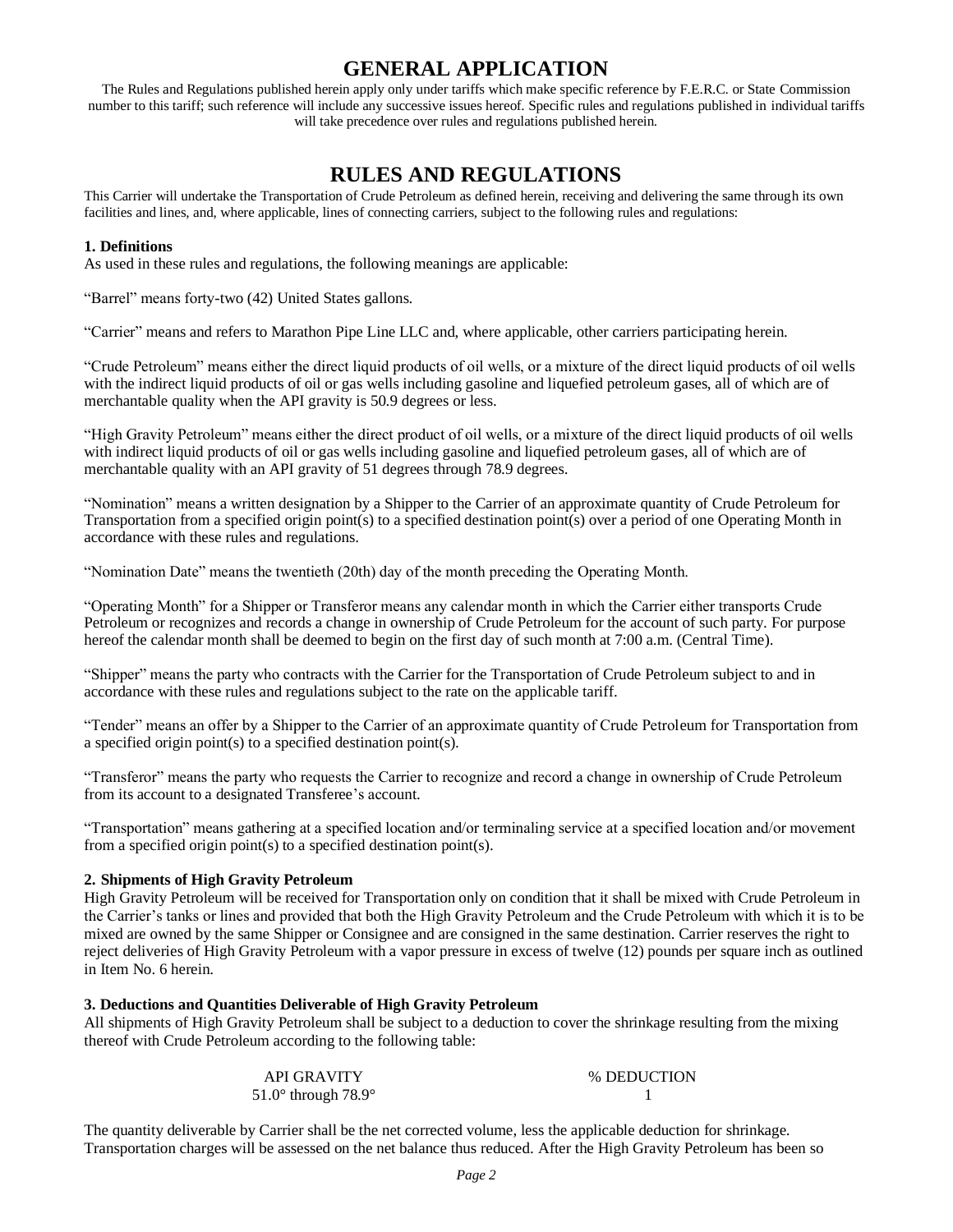received and provisions for deductions made, any resultant mixture of "Crude Petroleum" and "High Gravity Petroleum" will be considered as Crude Petroleum for purposes of reference hereafter in this tariff.

#### **4. Commodity**

Carrier is engaged primarily in the Transportation of Crude Petroleum and will not accept any other commodity for Transportation under tariffs making reference hereto. Crude Petroleum Tendered for Transportation which differs in quality or characteristics from that usually transported by the Carrier, will, if operationally possible and in a non-discriminatory manner, be transported under such terms as the Shipper and the Carrier may agree. Such shipments will only be considered when they can be transported, as time permits, with existing facilities and when they will not seriously impair the quality of other shipments.

#### **5. Receipt and Destination Facilities**

Shipper shall provide the facilities necessary to deliver Crude Petroleum to the Carrier's manifold at (1) a pumping rate equal to the Carrier's full line pumping rate at the point of delivery into the System, and (2) a minimum pressure to be designated by the Carrier.

Crude Petroleum may be delivered into the Carrier's System at less than Carrier's full line pumping rate provided that it is operationally possible for such Crude Petroleum to be received into Carrier-owned tankage and will not prevent Carrier from meeting shipper commitments. Carrier will make decisions on acceptance of Crude Petroleum at less than Carrier's full line pumping rate in a non-discriminatory manner.

Shipper shall provide the facilities necessary for promptly receiving the Crude Petroleum at the destination point as it arrives at the full line delivery rates and pressure as designated by the Carrier.

#### **6. Quality of Crude Petroleum**

Carrier will accept for Transportation Crude Petroleum which can be commingled or intermixed with a grade of Crude Petroleum which Carrier regularly transports between the origin and destination points without substantially reducing the value or altering the quality of any grade of Crude Petroleum regularly transported over the route of shipment.

Carrier will accept Crude Petroleum for Transportation only on condition that Carrier shall not be liable to Shipper for changes in gravity or quality of the Shipper's Crude Petroleum which may occur from commingling or intermixing such Crude Petroleum with other Crude Petroleum in transit. The Carrier is not obligated to deliver to Shipper the identical Crude Petroleum Tendered by the Shipper. However, the Carrier will deliver a grade of Crude Petroleum as nearly like the grade of Crude Petroleum received as Carrier is regularly transporting as a common stream to the same destination point in the Operating Month.

Carrier will from time to time determine which grades of Crude Petroleum it will regularly transport as a common stream between particular receipt points and destination points on its pipeline System. Carrier will inform all interested persons of such determination upon request. Carrier may from time to time undertake to transport other or additional grades of Crude Petroleum and the Carrier may from time to time, after giving reasonable notice to persons who may be affected, cease to transport particular grades of Crude Petroleum.

Carrier will also accept for Transportation a grade of Crude Petroleum which does not meet the above conditions of this Item, provided that:

- (a) Carrier has available facilities to segregate such grade of Crude Petroleum while it is in transit from all other grades of Crude Petroleum and if required, Shipper shall provide such buffers as Carrier solely deems necessary; and
- (b) Carrier shall not be liable to Shipper for changes in the gravity or quality of such grade of Crude Petroleum while in transit: and
- (c) The Crude Petroleum Tendered for Transportation is made available at the receipt point in sufficient quantity as Carrier solely deems economically justifiable.

Carrier reserves the right to reject all Tenders of Crude Petroleum when, in Carrier's sole determination:

- (1) the Reid vapor pressure of the Crude Petroleum or any mixture thereof with indirect products, exceeds twelve (12) pounds at one hundred degrees Fahrenheit (100°F) and/or an API gravity in excess of 78.9 degrees;
- (2) the true vapor pressure of the Crude Petroleum, or any mixture thereto with indirect products, might result in Carrier's noncompliance with Federal, State, or local requirements regarding hydrocarbon emissions;
- (3) the Crude Petroleum contains impurities exceeding one-half  $(1/2)$  of one percent  $(\%)$ ;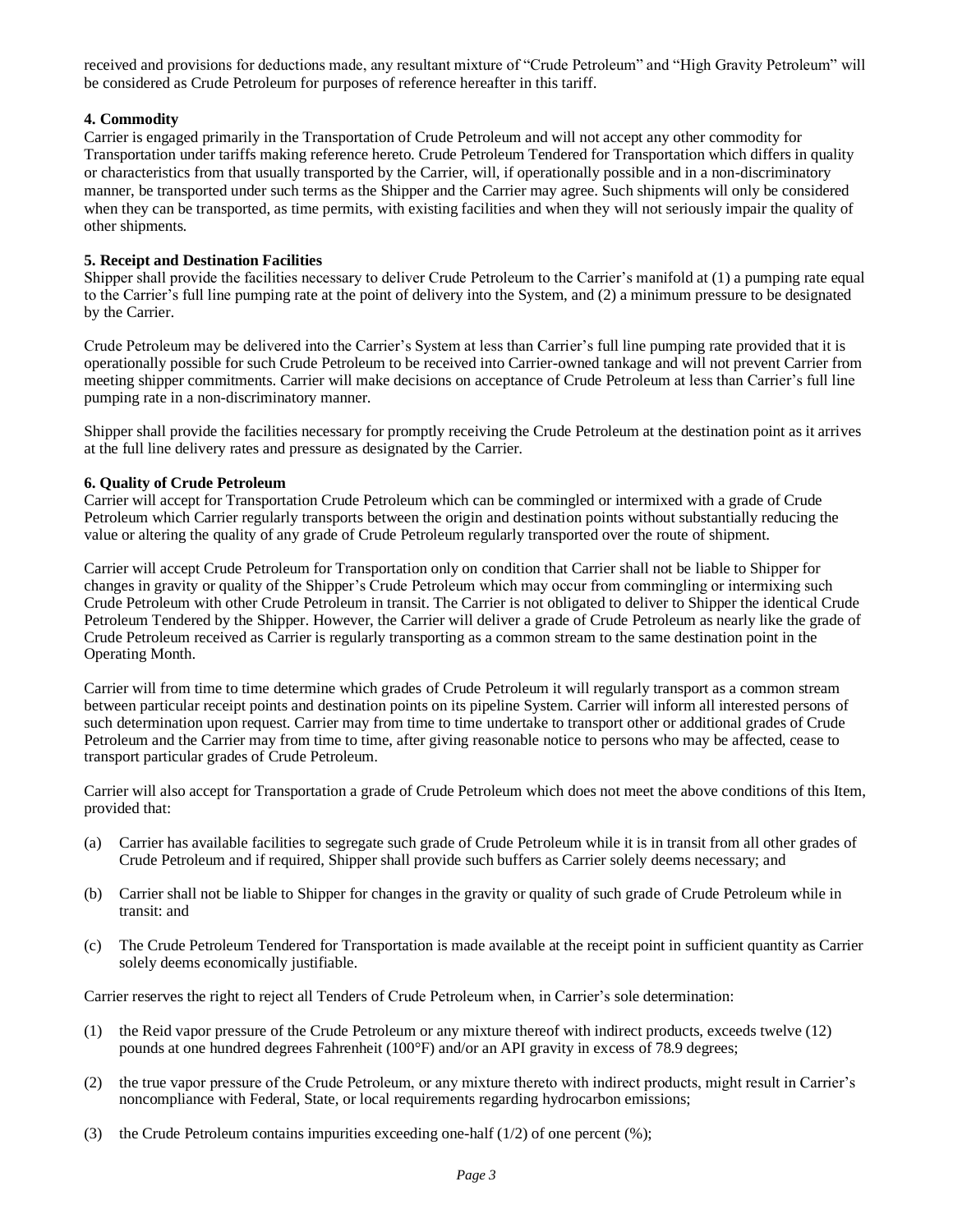- (4) the Crude Petroleum has been partially refined;
- (5) the Crude Petroleum has been contaminated by the presence of any chemicals including, but not limited to, chlorinated and/or oxygenated hydrocarbons and lead;
- (6) Crude Petroleum which has a pour point greater than thirty degrees Fahrenheit (30°F) unless under terms and conditions acceptable to Carrier. If such Crude Petroleum is accepted by Carrier, Shippers will be subject to a charge in addition to trunk line Transportation rates if such charge is on file with the Federal Energy Regulatory Commission; or
- (7) Crude Petroleum which has a viscosity greater than 55 Saybolt Universal Seconds at 60 degrees Fahrenheit (60°F), unless under terms and conditions acceptable to Carrier. If such Crude Petroleum is accepted by Carrier, Shippers will be subject to a charge in addition to trunk line Transportation rates if such charge is provided in published tariffs on file with the Federal Energy Regulatory Commission.

Crude Petroleum delivered to Carrier's facilities which does not meet specifications shall be considered contaminated. If upon investigation, Carrier determines that a Shipper has delivered to Carrier's facilities contaminated Crude Petroleum, such Shipper will be excluded from further entry into applicable segments of the System until such time as quality specifications are met. Further, Carrier reserves the right to dispose of any contaminated Crude Petroleum blocking its System, provided such Crude Petroleum is not removed by the Shipper having title thereto upon reasonable notice to it by Carrier. Disposal thereof may be made by public sale if necessary.

The Carrier shall have no responsibility relative to the revaluations or settlements among Shippers and/or Transferors due to the mixing of component parts of Crude Petroleum streams between the receipt point and delivery point of such streams by the Carrier. The Carrier will however furnish to Shipper or its representative, such data as Carrier and Shipper shall agree as to the properties of Crude Petroleum received into and delivered out of the respective common streams.

#### **7. Additives**

Carrier reserves the right to require, approve or reject the injection of corrosion inhibitors, viscosity or pour point depressants or other such additives in the Crude Petroleum to be transported.

#### **8. Title**

A Tender of Crude Petroleum for Transportation shall be deemed a warranty of unencumbered title and merchantability at the time of Tender. The Carrier may, in the absence of adequate security, decline to receive any Crude Petroleum for Transportation.

#### **9. Intrasystem Change in Ownership**

Notice of change in ownership of Crude Petroleum will be recognized and recorded only where such Crude Petroleum entered the Carrier's System and only on a monthly basis. Statements denoting ownership transactions will be provided to the applicable Transferors and Transferees. The Carrier will not provide any information as to the quality of the Crude Petroleum subject to changes in ownership except for gravity on current receipts when requested. Each Transferor will be charged **[I]**four and thirty-four hundredths cents (4.34¢) per barrel for recognizing and recording the change in ownership and, if required, shall pay said charge prior to the recognizing and recording of such change. The Transferor, at Carrier's option, shall provide an irrevocable letter of credit satisfactory to the Carrier prior to the recognizing and recording. The recognition by the Carrier of a change in ownership of Crude Petroleum requires the recording thereof, and the Carrier is entitled to a lien for all such charges and fees.

The Carrier shall not be obligated to recognize and record changes in ownership of Crude Petroleum during any Operating Month unless the Transferor and Transferee requesting the Carrier to recognize and record the change in ownership shall, each, on or before the Nomination Date provide written notice to the Carrier containing like data relative to the kind, quantity, source, location, Transferor and Transferee of the Crude Petroleum. The Carrier shall not be obligated to accept any modification in said notice unless confirmed in writing by the Transferor and Transferee on or before the last day of the calendar month preceding the Operating Month.

When the quantity of the Crude Petroleum received during the Operating Month is not equivalent to the quantity of the Crude Petroleum subject to the notice of change in ownership, the Carrier will recognize and record the change in ownership only to the extent of the quantity received.

A notice of change in ownership of Crude Petroleum shall be deemed: (1) a warranty that the Transferor has unencumbered title to the Crude Petroleum identified in its notice at the time of change in ownership, and (2) a representation that the change in ownership is effective on the first day of the Operating Month.

The Carrier may, in the absence of adequate security, decline to recognize and record any change in ownership of Crude Petroleum.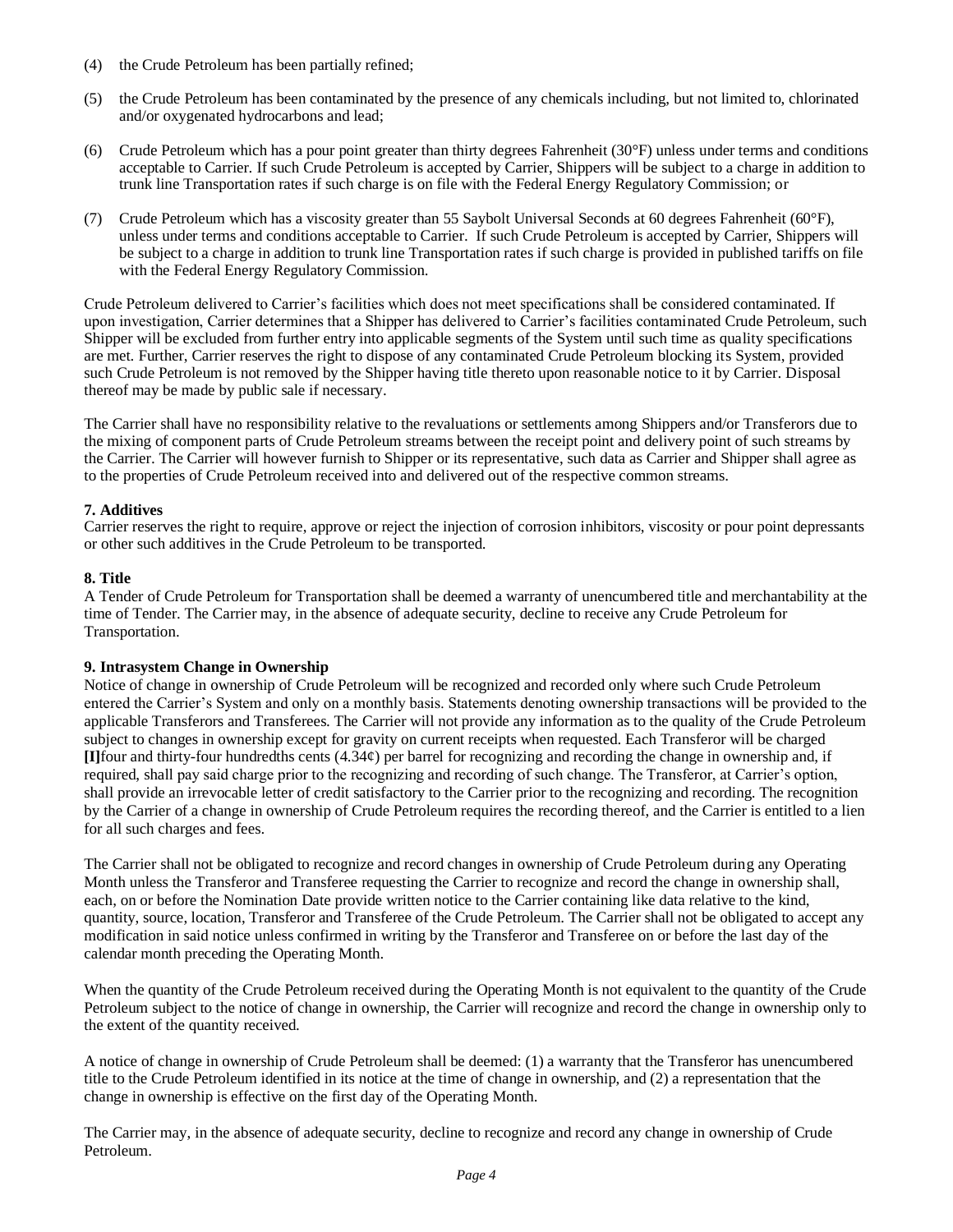#### **10. Time for Submitting Nominations**

The Carrier is under no obligation to accept a Tender of Crude Petroleum for shipment for any Operating Month unless the Shipper submits its Nomination to the Carrier on or before the Nomination Date. However, if the line is not prorationed Carrier may accept nominations after the Nomination Date as is operationally feasible and in a non-discriminatory manner.

#### **11. Apportionment when Nominations are in Excess of Facilities**

When there shall be nominated to Carrier for Transportation more Crude Petroleum than can be immediately transported, based on the capacity of the system or any line segment thereof, the following proration policy will apply:

#### **I. Definitions**

"Base Period" is the 24-calendar month period one month prior to the Calculation Month.

"Base Shipment Ratio" is the value determined by dividing the volume of Crude Petroleum moved for a Shipper through the pipeline during the Base Period by the total Crude Petroleum moved through the pipeline for all Shippers during the Base Period.

"Binding Nominations": For any month, if the Carrier determines the Nominations exceed the line segment's capacity, then the Carrier will notify each Shipper and provide each Shipper an opportunity to reduce its Nomination, which shall be considered a Binding Nomination. If a Shipper does not submit a reduced Nomination then its initial Nomination shall be considered its Binding Nomination.

"Calculation Month" is the calendar month immediately preceding the Proration Month, during which allocations for the Proration Month will be determined.

"Factored Binding Nominated Volumes" are each Shipper's Binding Nominated Volumes recalculated in terms of an "equivalent light" barrel. "Heavy" barrels will be equated to a "light barrel" equivalent by application of factors as solely determined by Carrier.

"Factored Nominated Volumes" are each Shipper's nominated volumes recalculated in terms of an "equivalent light" barrel. "Heavy" barrels will be equated to a "light" barrel equivalent by application of factors as solely determined by the Carrier.

"Proration Month" is the calendar month for which capacity is being allocated.

A "Regular Shipper" is any Shipper having a record of movements, in the line segment being prorated, during the Base Period.

A "New Shipper" is any Shipper who is not a Regular Shipper.

#### **II. Proration Procedures**

When Factored Binding Nominated Volumes for any month exceed the capacity in any line segment of the Carrier's systems, such capacity shall be allocated among Shippers by the following procedure:

(1) The capacity allocated to each Shipper will be determined by multiplying each Shipper's Base Shipment Ratio times the capacity of the line segment being prorated during the Proration Month.

(2) If the results of the calculation in Item 11 II (1) for a Shipper is less than 10,000 barrels, then Shipper's allotted capacity will be increased to 10,000 barrels for the Proration Month.

(3) If the results of the calculation in Item 11 II (1) for a Shipper is greater than that Shipper's Factored Binding Nomination on that line segment, then that Shipper's allotted capacity will be reduced to equal its Factored Binding Nomination on that line segment. The remaining capacity shall be allocated among Shippers in proportion to their Base Shipment Ratio.

(4) New Shippers will be included in the allocation of the pipeline capacity. Since New Shippers will have a Base Shipment Ratio of zero, such New Shippers will receive the minimum capacity allocation of 10,000 barrels during the Proration Month.

(5) If a Shipper Tenders a volume greater or equal to ninety-five percent (95%) of its Binding Nomination, then such Shipper shall be invoiced based on its delivered volumes. If a Shipper Tenders less than ninety-five percent (95%) of its Binding Nomination then Shipper shall be invoiced for its delivered volumes for that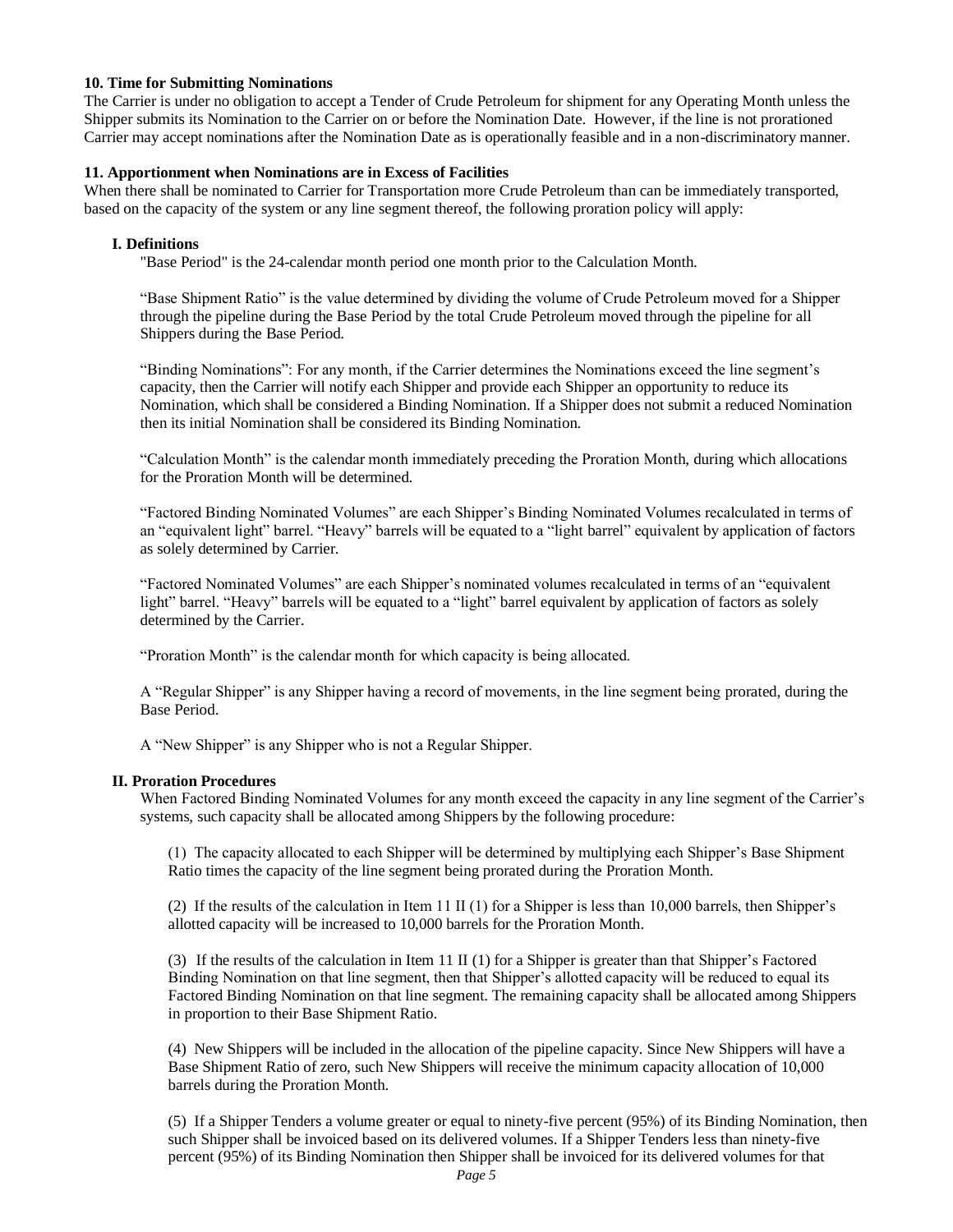month, plus the product of the applicable tariff and volume equal to the difference between the actual volume Tendered and a volume equal to ninety-five percent (95%) of the Shipper's Binding Nomination or Shipper's prorated Binding Nomination, as adjusted by further prorating or operational factors.

#### **III. General**

In no event will any portion of an allocation granted to a New Shipper be used in such manner that it will increase the allocation of another Shipper beyond what he is entitled to under this Proration Policy. Carrier may require a Shipper to give the final refinery destination of the Crude Petroleum being Nominated and may reject the Nomination of a potential New Shipper to a refinery destination for which a Regular Shipper is already making a Nomination if, in the sole judgment of the Carrier, the purpose of the New Shipper's Nomination is to circumvent the requirements of this Proration Policy. Carrier may also require written assurances from responsible officials of Shippers regarding use of allocated capacity stating that these Proration Policy requirements have not been violated. In the event any New Shipper shall, by any device, scheme or arrangement whatsoever, make available to another Shipper or in the event any Shipper shall receive and use any capacity from a New Shipper through violation of this requirement, the allocated capacity for both Shippers will be reduced to the extent of the excess capacity so made available or used in the shipping cycles next following discovery of the violation which are under proration.

When nominations submitted by Shippers to Carrier on or before the Nomination Date do not exceed the capacity of the system or any line segment thereof, additional Nominations may be accepted by the Carrier to fill capacity. These additional Nominations will be accepted only if they do not impair the movement of Crude Petroleum Nominated on or before the Nomination Date and will be accepted in a non-discriminatory manner.

#### **12. Minimum Tender-Minimum Delivery**

Tenders for the Transportation of Crude Petroleum for which the Carrier has facilities will be accepted into the System under this tariff in quantities of not less than ten thousand (10,000) Barrels aggregate from one or more Shippers as operations permit and, provided such Crude Petroleum is of similar quality and characteristics as is being transported from receipt point to destination point. Carrier may accept tenders of less than 10,000 barrels if operationally possible and in a nondiscriminatory manner. The Carrier is not obligated to transport Crude Petroleum until it has received for the account of one or more Shippers, for delivery to a single destination in a common batch, a quantity aggregating not less than twenty-five thousand (25,000) Barrels of the same quality of Crude Petroleum within a two-month period or of different qualities to be commingled, provided that the Shippers and Carrier agree to said commingling.

#### **13. Inventory Requirements**

Carrier will require each Shipper to supply a pro rata share of Crude Petroleum necessary for pipeline fill and efficient operation of the Carrier's pipeline system prior to delivery. Crude Petroleum provided by Shipper for this purpose may be withdrawn from Carrier's system in an Operating Month only after shipments have ceased and if written notice to discontinue shipments in Carrier's system is received on or before the Nomination Date.

Carrier will make every effort to manage linefills. however due to scheduling, there may be times when the Shipper will be required to accept dissimilar Crude Petroleum types into their barge as part of their batch.

#### **14. Measuring, Testing and Deductions**

All Crude Petroleum accepted by Carrier for Transportation shall be gauged or metered and tested by a representative of the Carrier prior to its receipt and upon delivery. The Shipper shall have the privilege of being present or represented at the gauging or metering or testing. If tank tables are used, quantities will be computed from regularly compiled tank tables showing one hundred percent (100%) of the full capacity of the tanks.

Whenever there is substantial evidence of meter malfunctions in a custody transfer measurement, the parties involved in the custody transfer shall negotiate an appropriate adjustment on the basis of the most reliable and accurate information available.

Quantities for receiving, delivering, assessing charges and all other purposes will be corrected to a temperature of sixty degrees Fahrenheit (60°F). Deductions will be made for the full percent of basic sediment, water and other impurities shown by tests made by Carrier at time of receipt and upon delivery.

Carrier shall account to each Shipper for one hundred percent (100%) of Crude Petroleum received for its account. Other Carriers participating in tariffs which make specific reference to this tariff may make adjustments for shortages in their pipeline systems. The authority and amount of any adjustment may be found in the rules and regulations of the participating Carriers.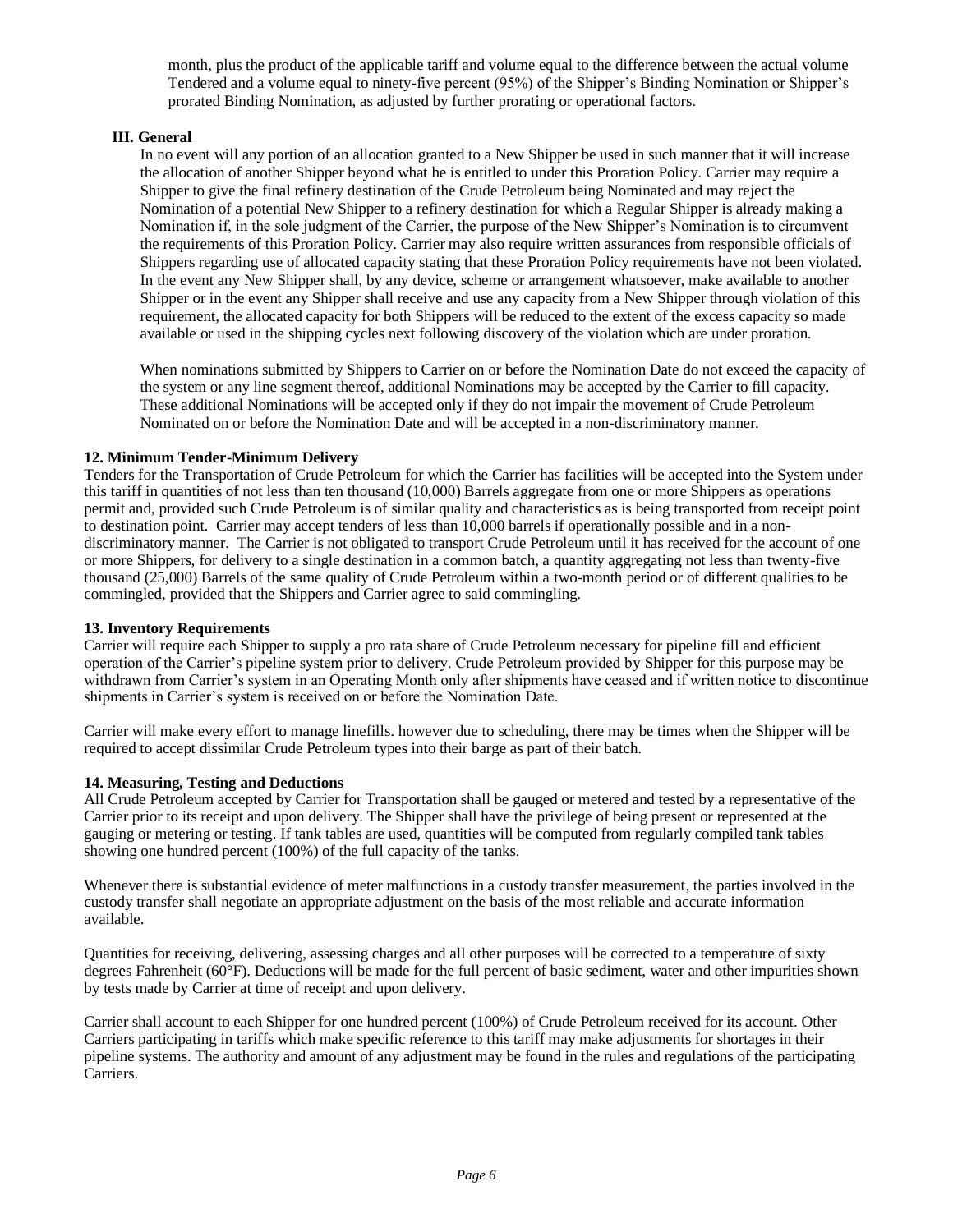#### **15. Acceptance of Delivery**

On 24 hours' notice to Shipper, Carrier may begin delivery of a shipment to Shipper at its current rate of pumping. If all of such shipment cannot be received by Shipper, a demurrage charge of  $[U]$  one cent  $(1¢)$  per barrel per 24 hours shall accrue, from the time said notice expires, on that part of such shipment which is not received by Shipper.

If a Shipper is not able to receive Crude Petroleum from Carrier at the time when Carrier has scheduled a delivery, and if Carrier has no means of withholding delivery of such Crude Petroleum, then Carrier shall have the right to clear its line and sell such Crude Petroleum and apply the proceeds thereof to accrued Transportation charges and all other lawful charges and fees which shall be due as if delivery of such Crude Petroleum had been made at the rate specified in the applicable tariff; and to hold the balance of such proceeds for whomsoever may be entitled thereto.

#### **16. Common Stream Petroleum-Connecting Carriers**

When both receipts from and/or deliveries to a connecting carrier of substantially the same grade of Crude Petroleum are scheduled at the same interconnection, Carrier reserves the right to offset like volumes of such common stream Crude Petroleum in order to avoid the unnecessary use of energy which would be required by physically pumping the offsetting volumes.

#### **17. Destination**

All Crude Petroleum in Carrier's system shall at all times have a destination. Change in destination may be made if requested in writing by the Shipper prior to delivery at original destination point, subject to the rate, rules and regulations applicable from point of origin to point of final destination, provided that no out-of-line backhaul movement will be made.

#### **18. Rate Applicable**

Crude Petroleum transported shall be subject to the rates and governed by the rules and regulations in effect on date such Crude Petroleum is received by the Carrier.

#### **19. Applicable Rates From Intermediate Points**

Crude Petroleum accepted for Transportation from/to any point on the Carrier's lines not named in the tariff, will be deemed as having been received/delivered at the next more distant point named in the tariff for purpose of determining the rate to be charged.

#### **20. Charge for Spill Compensation**

In addition to the Transportation charges and all other charges accruing on Crude Petroleum accepted for Transportation, per barrel charge will be assessed and collected in the amount of any tax, fee, or other charge levied against the Carrier in connection with such commodity, pursuant to any Federal, State or local act or regulation which levies a tax, fee, or other charge, on the receipt, delivery, transfer or Transportation of such commodities within their jurisdiction for the purpose of creating a fund for the prevention, containment, clean up and/or removal of spills and/or the reimbursement of persons sustaining loss therefrom. If a charge is to be established, it will be filed in a F.E.R.C. regulated tariff.

#### **21. Payment of Charges**

The Shipper or Transferor shall be obligated to pay Carrier all charges and fees upon Carrier's performance of the designated service(s). Payment of such charges and fees shall be made in accordance with invoice terms and these rules and regulations. The Carrier may, at its option, require the Shipper or Transferor to pay all such charges and fees in advance or to provide an irrevocable letter of credit satisfactory to the Carrier.

**[N]**Shippers shall settle inventory imbalances within a reasonable timeframe and in a mutually agreed upon manner. If no agreement can be reached, Carrier reserves the right to withhold Crude Oil or settle the balance financially at a fair market value.

Carrier is entitled to a lien for all unpaid accrued charges and fees. Such lien attaches to any Crude Petroleum retained by Carrier for the Shipper's or Transferor's account. Carrier may, at its option, refuse to: (1) deliver to the Shipper, or (2) recognize and record any change in ownership of Crude Petroleum for the account of a Transferor until all charges or fees owed to Carrier have been paid in full by such party.

If any charge remains unpaid after the payment due date, then such amount due shall bear interest calculated at an annual rate equivalent to 125% of the **[W]**base lending rate of interest charged by the Citibank N.A. of New York, New York, prime rate as quoted by a major New York bank for loans made to substantial and responsible commercial borrowers from the payment due date of the invoice to the date payment is received by the Carrier.

If any such charges or fees remain unpaid for thirty (30) calendar days after the payment due date, the Carrier shall have the right, either directly or through an agent, to sell any of the Shipper's or Transferor's Crude Petroleum within the custody of the Carrier. From the proceeds of this sale, Carrier will deduct all Transportation charges, change in ownership charges, other lawful charges and fees and interest due to Carrier, including expenses incident to said sale, and the balance of the remaining